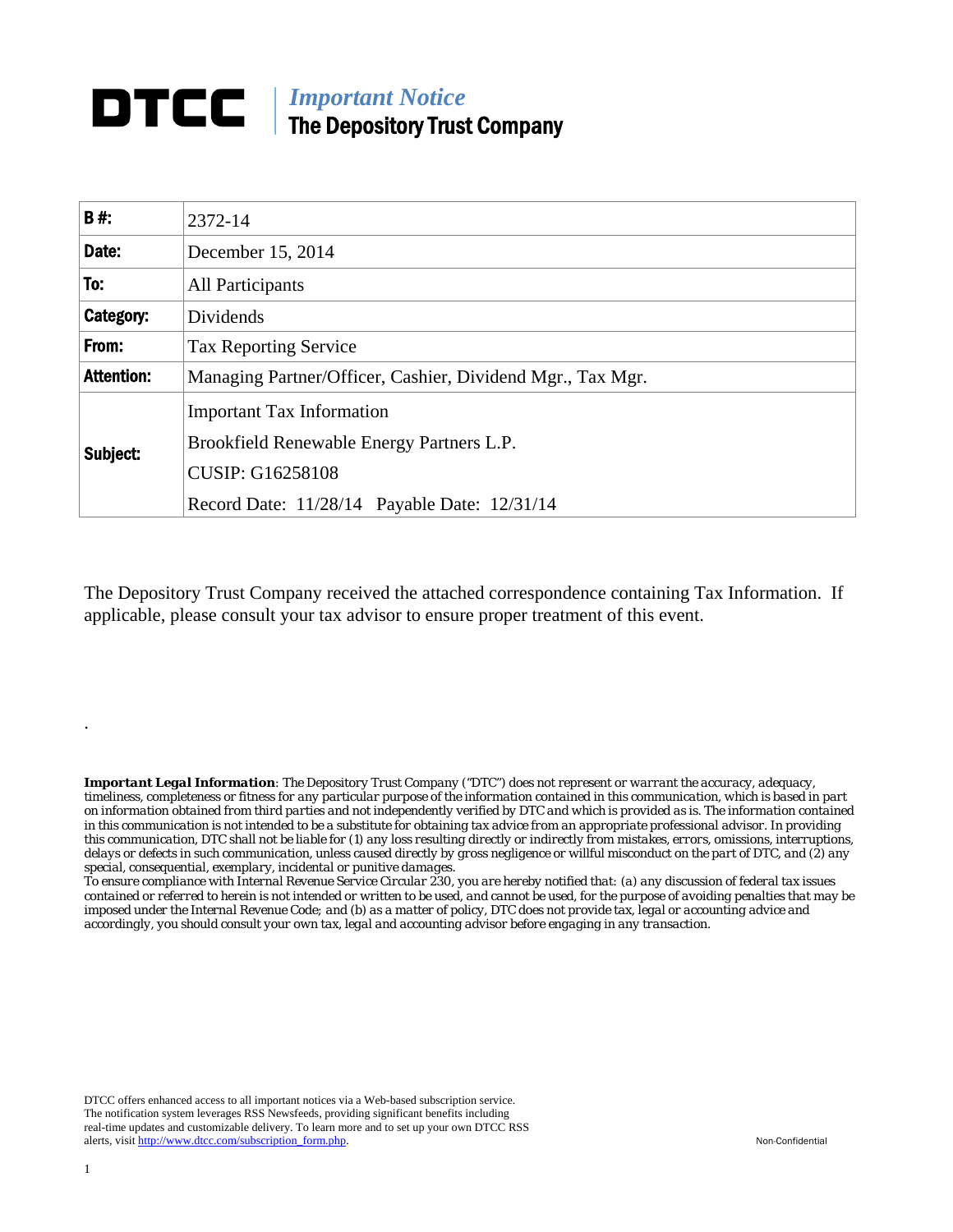

To: The Depository Trust & Clearing Corporation

Brookfield Renewable Energy Partners L.P. Re:

CUSIP#: G16258108

Date: December 12, 2014

In accordance with IRS regulation section 1.1446-4 this is a Qualified Notice with respect to the distribution of US\$0.3875 per unit declared by Brookfield Renewable Energy Partners L.P. on November 4, 2014 to be paid on December 31, 2014 to record holders as of November 28, 2014. The distribution consists of the following components for U.S. NRA and Back-up withholding tax purposes. The character of the distribution for Canadian withholding purposes may be different. The breakdown of the distribution for Canadian withholding tax purposes is available on the partnership's website.

| U.S. Income                                 |           |
|---------------------------------------------|-----------|
| Canadian Source Interest (non-arm's length) | \$ 0.0513 |
| Canadian Source Dividend                    | \$0.1970  |
| Canadian Source Return of Capital           | \$0.0866  |
| Bermuda Source Dividend                     | \$0.0526  |
| Total Distribution                          | \$0.3875  |

\*None of the above items constitute Effectively Connected Income (ECI).

Should you have any questions, please contact me at (416) 359-1955.

Thank you.

SW Kar

Zev Korman **Brookfield Renewable Energy Group**